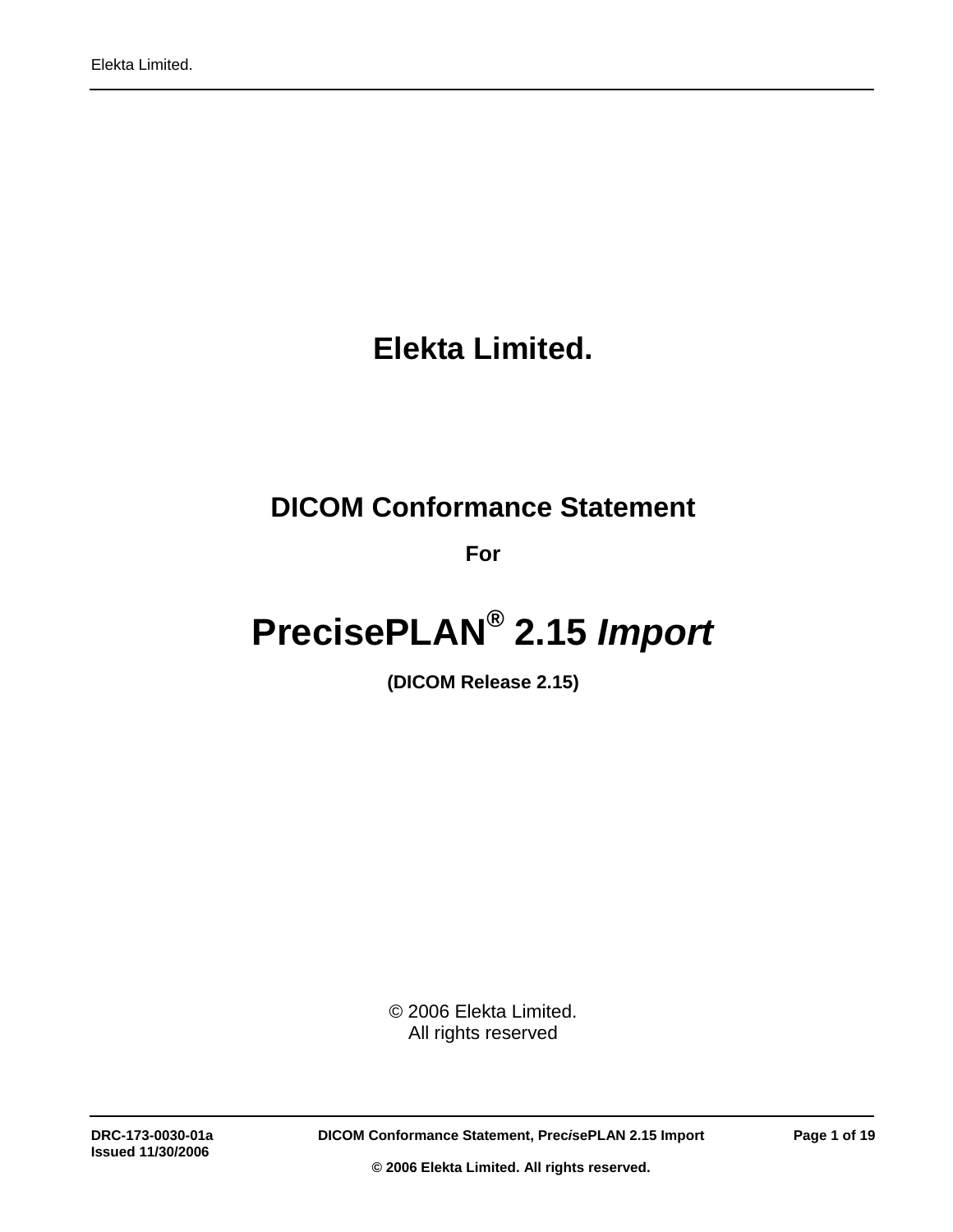Issued By (Distributor):

 Elekta Limited. Linac House Fleming Way **CRAWLEY**  West Sussex RH10 9RR United Kingdom

 Tel: +44 (0)1293 544422 Fax: +44 (0)1293 654321 <http://www.elekta.com/>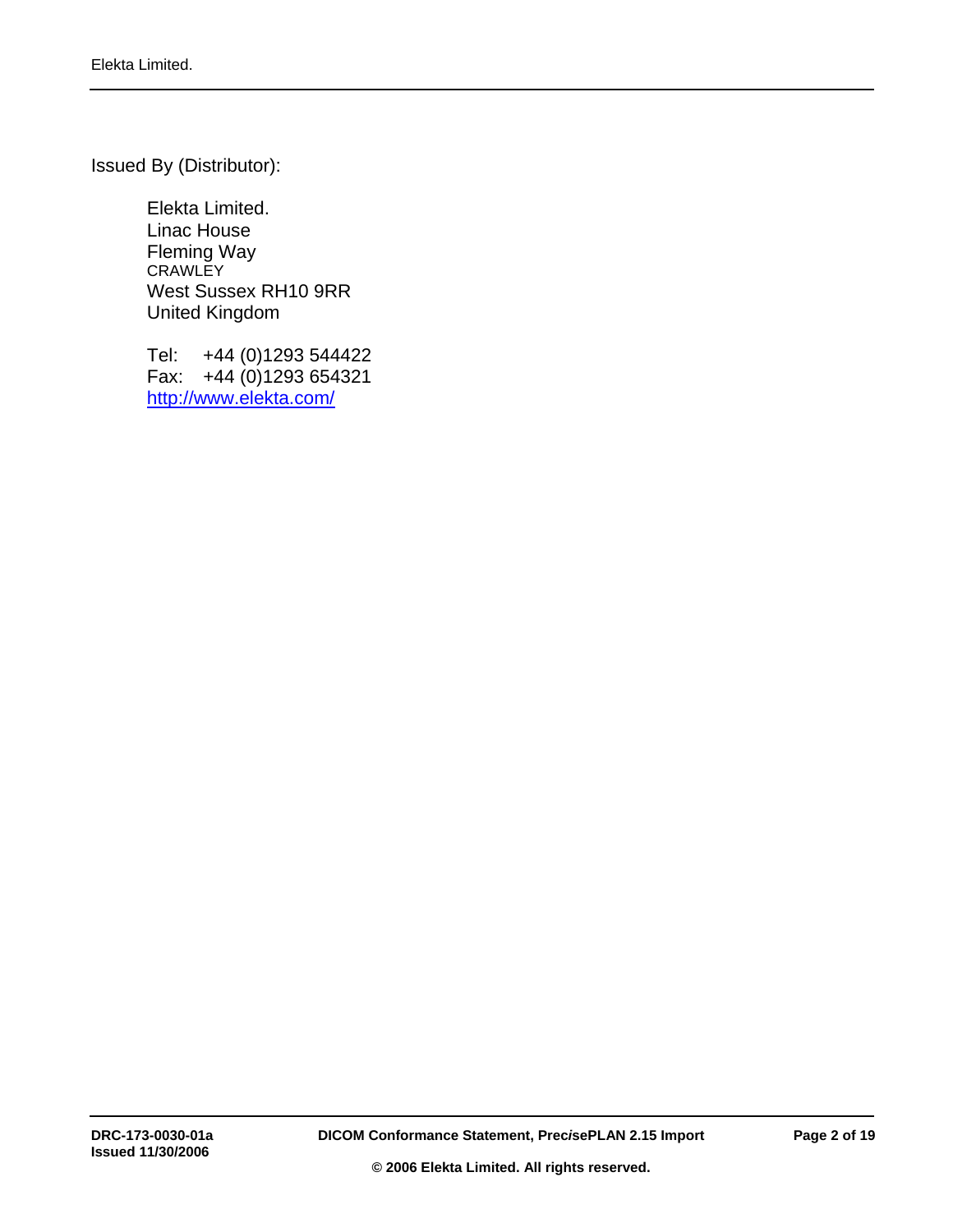| 1.1 |       |  |
|-----|-------|--|
| 1.2 |       |  |
| 1.3 |       |  |
| 1.4 |       |  |
| 1.5 |       |  |
| 1.6 |       |  |
|     |       |  |
| 2.1 |       |  |
| 2.2 |       |  |
| 2.3 |       |  |
|     |       |  |
| 3.1 |       |  |
|     | 3.1.1 |  |
|     | 3.1.2 |  |
|     | 3.1.3 |  |
|     |       |  |
|     |       |  |
|     |       |  |
|     |       |  |
|     |       |  |
|     |       |  |
|     |       |  |
|     |       |  |
|     |       |  |
|     |       |  |
|     |       |  |
|     |       |  |
|     |       |  |
|     |       |  |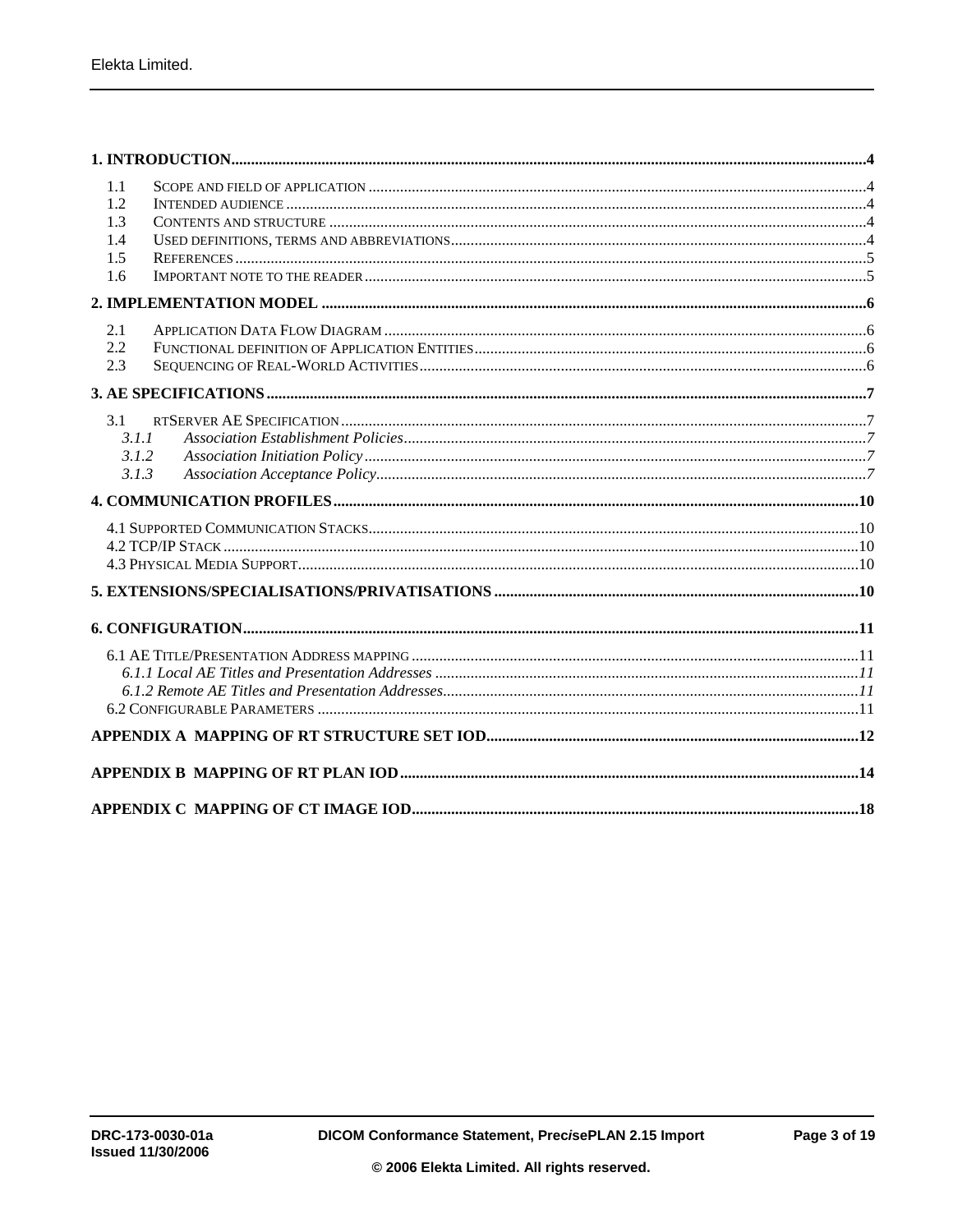# <span id="page-3-0"></span>**1. Introduction**

This chapter provides general information about the purpose, scope and content of this Conformance Statement.

### **1.1 Scope and field of application**

The scope of this DICOM Conformance Statement is to facilitate data exchange with equipment of Elekta Limited.. This document specifies the compliance to the DICOM standard (formally called the NEMA PS 3.X-1993 standards). It contains a short description of the applications involved and provides technical information about the data exchange capabilities of the equipment. The main elements describing these capabilities are the supported DICOM Service Object Pair (SOP) Classes, Roles, Information Object Definitions (IOD) and Transfer Syntax's.

The field of application is the integration of the Elekta Limited equipment into an environment of medical devices.

This Conformance Statement should be read in conjunction with the DICOM standard and its addenda.

### **1.2 Intended audience**

This Conformance Statement is intended for:

- (potential) customers,
- system integrators of medical equipment,
- marketing staff interested in system functionality,
- software designers implementing DICOM interfaces.

It is assumed that the reader is familiar with the DICOM standard.

### **1.3 Contents and structure**

The DICOM Conformance Statement is contained in chapter 2 through 6 and follows the contents and structuring requirements of DICOM PS 3.2-2001. Additionally, the appendixes following chapter 6 specify the details of the applied IODs.

### **1.4 Used definitions, terms and abbreviations**

- DICOM definitions, terms and abbreviations are used throughout this Conformance Statement. For a description of these, see the DICOM Standard 2001.
- The abbreviation Elekta in this document refers to Elekta Limited.
- The word rtServer in this document refers to the Elekta rtServer DICOM-RT Server for Prec*i*sePLAN R2.15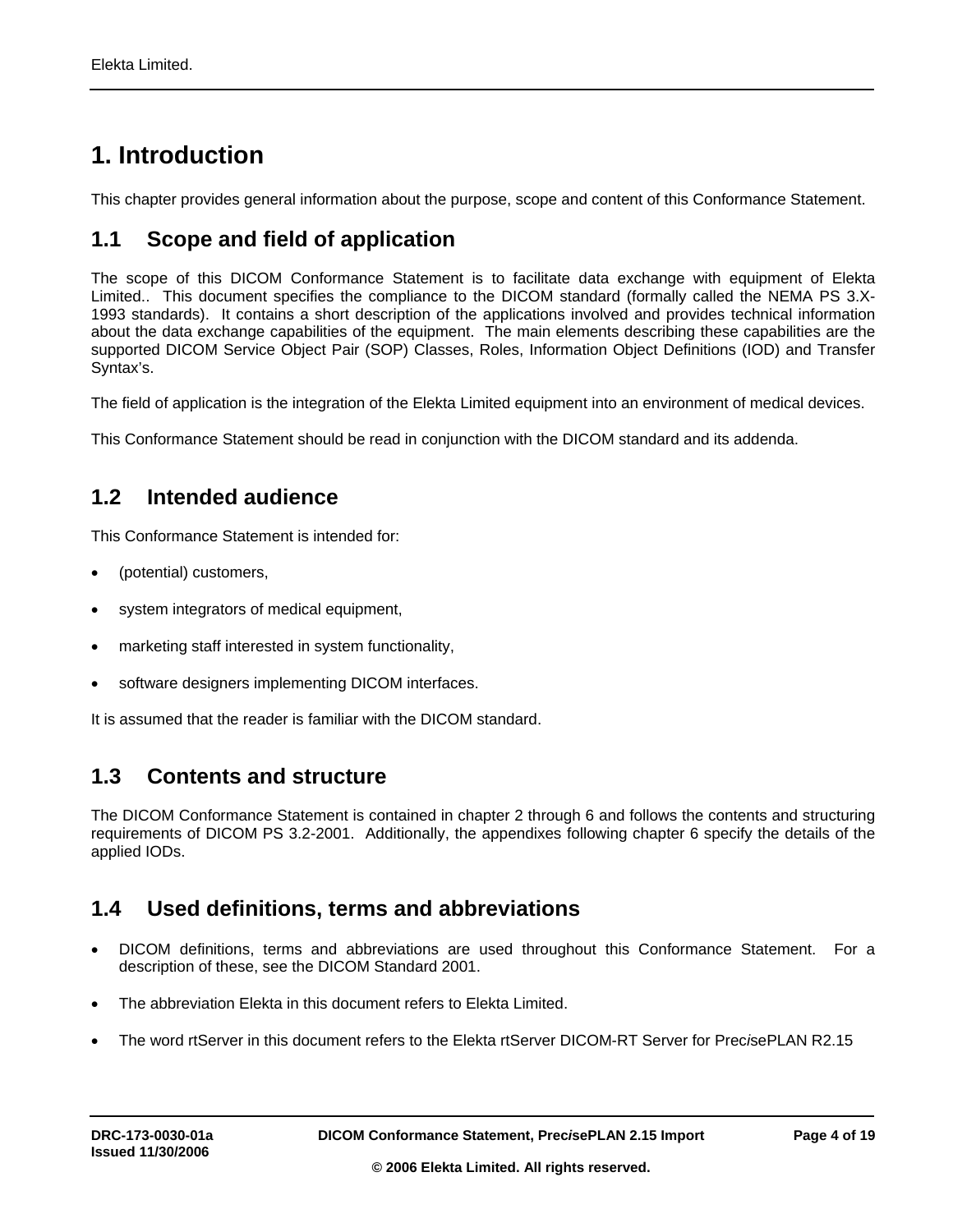- <span id="page-4-0"></span>• The term "local database" in this document is used to refer to an rtServer database accessed directly by the local rtServer application software (irrespective of whether the database itself is physically stored on the local machine or on another network server).
- The term "remote database" in this document is used to refer to a database accessed during the DICOM protocol.

# **1.5 References**<br> **IDICOMI** The Digit

The Digital Imaging and Communications in Medicine (DICOM) standard: DICOM PS 3.X (X refers to the part 1-13) and Supplements. National Electrical Manufacturers Association (NEMA) Publication Sales 1300 N. 17<sup>th</sup> Street, Suite 1752 Rosslyn, VA 22209, USA.

### **1.6 Important note to the reader**

This Conformance Statement by itself does not guarantee successful interoperability of Elekta equipment with non-Elekta equipment. The user (or user's agent) should be aware of the following issues:

• Scope

The goal of DICOM is facilitate interconnectivity rather than interoperability. Interoperability refers to the ability of application functions, distributed over two or more systems, to work successfully together. The integration of medical devices into a networked environment may require application functions that are not specified within the scope of DICOM. Consequently, using only the information provided by this Conformance Statement does not guarantee interoperability of Elekta equipment with non-Elekta equipment. It is the user's responsibility to analyze thoroughly the application requirements and to specify a solution that integrates Elekta equipment with non-Elekta equipment.

• Validation

Elekta equipment has been carefully tested to assure that the actual implementation of the DICOM interface corresponds with this Conformance Statement. Where Elekta equipment is linked to non-Elekta equipment, the first step is to compare the relevant Conformance Statements. If the Conformance Statements indicate that successful information exchange should be possible, additional validation tests will be necessary to ensure the functionality, performance, accuracy and stability of image and image related data. It is the responsibility of the user (or user's agent) to specify the appropriate test suite and to carry out the additional validation tests.

• New versions of the DICOM Standard

The DICOM Standard will evolve in future to meet the user's growing requirements and to incorporate new features and technologies. Elekta is actively involved in this evolution and plans to adapt its equipment to future versions of the DICOM Standard. In order to do so, Elekta reserves the right to make changes to its products or to discontinue its delivery. The user should ensure that any non-Elekta provider linking to Elekta equipment also adapts to future versions of the DICOM Standard. If not, the incorporation of DICOM enhancements into Elekta equipment may lead to loss of connectivity (in case of networking) and incompatibility (in case of media).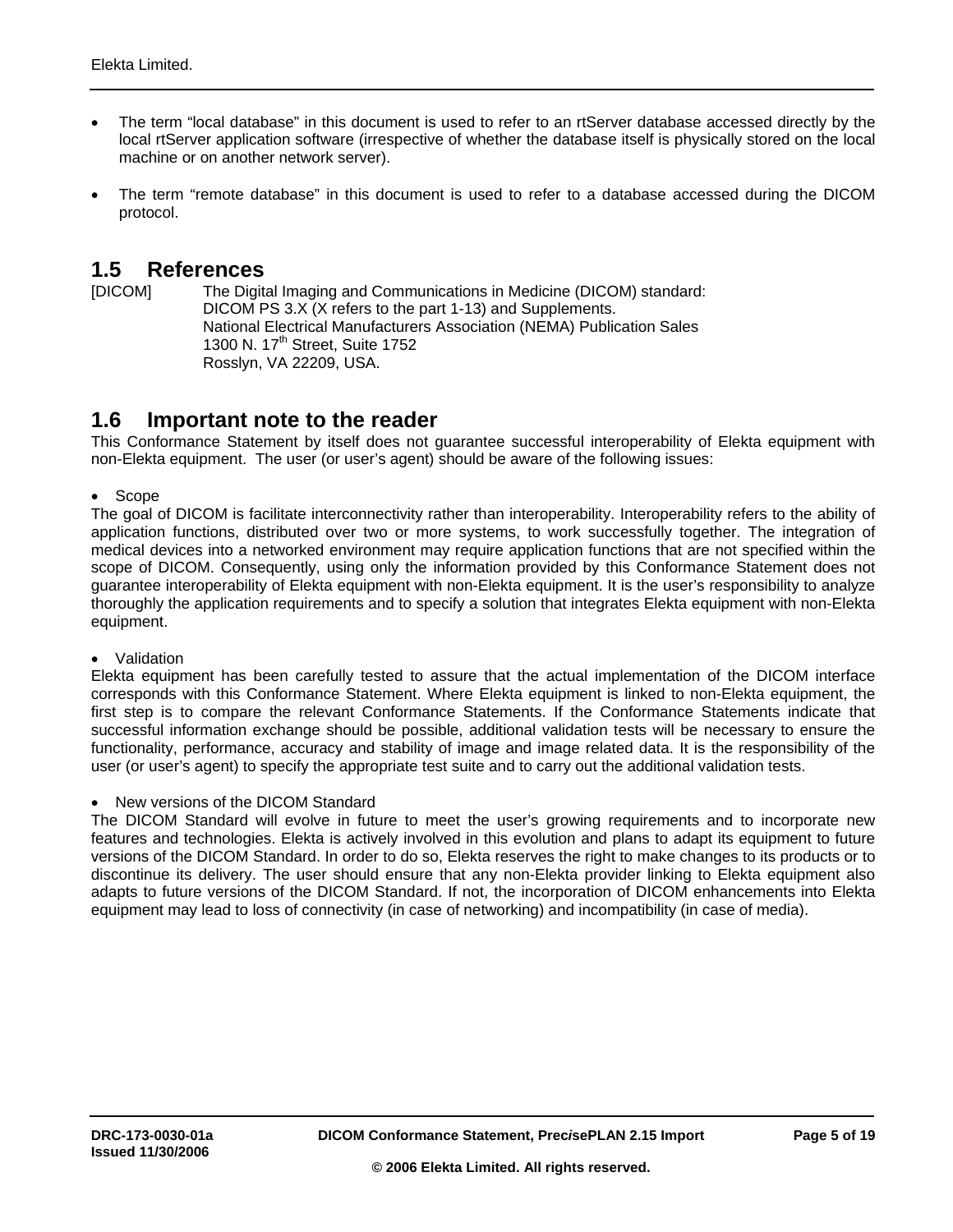# <span id="page-5-0"></span>**2. Implementation Model**

The rtServer is a DICOM-RT Server for use with Prec*i*sePLANTreatment Planning Systems. It is used in conjunction with the DICOM Import module for Plans and StructureSet. It provides the following features:

- Responding to DICOM Echo Request for verification of connectivity.
- Receiving CT images from a remote database, which are then stored into a local database.
- Receiving RT Plans and Structures from a remote database, which are then stored into a local database.

The remote database access and image transfer functions are implemented using the DICOM Storage Services.

### **2.1 Application Data Flow Diagram**

The rtServer application behaves as a single Application Entity (AE). The related Implementation Model is shown in Figure 1.



### **2.2 Functional definition of Application Entities**

The rtServer Application Entity acts as a Service Class Provider for Verification and Storage Service Classes. The application is active when the Prec*i*sePLAN system is powered up.

### **2.3 Sequencing of Real-World Activities**

From Revision 2.2.b of rtServer any sequence of objects will be accepted. .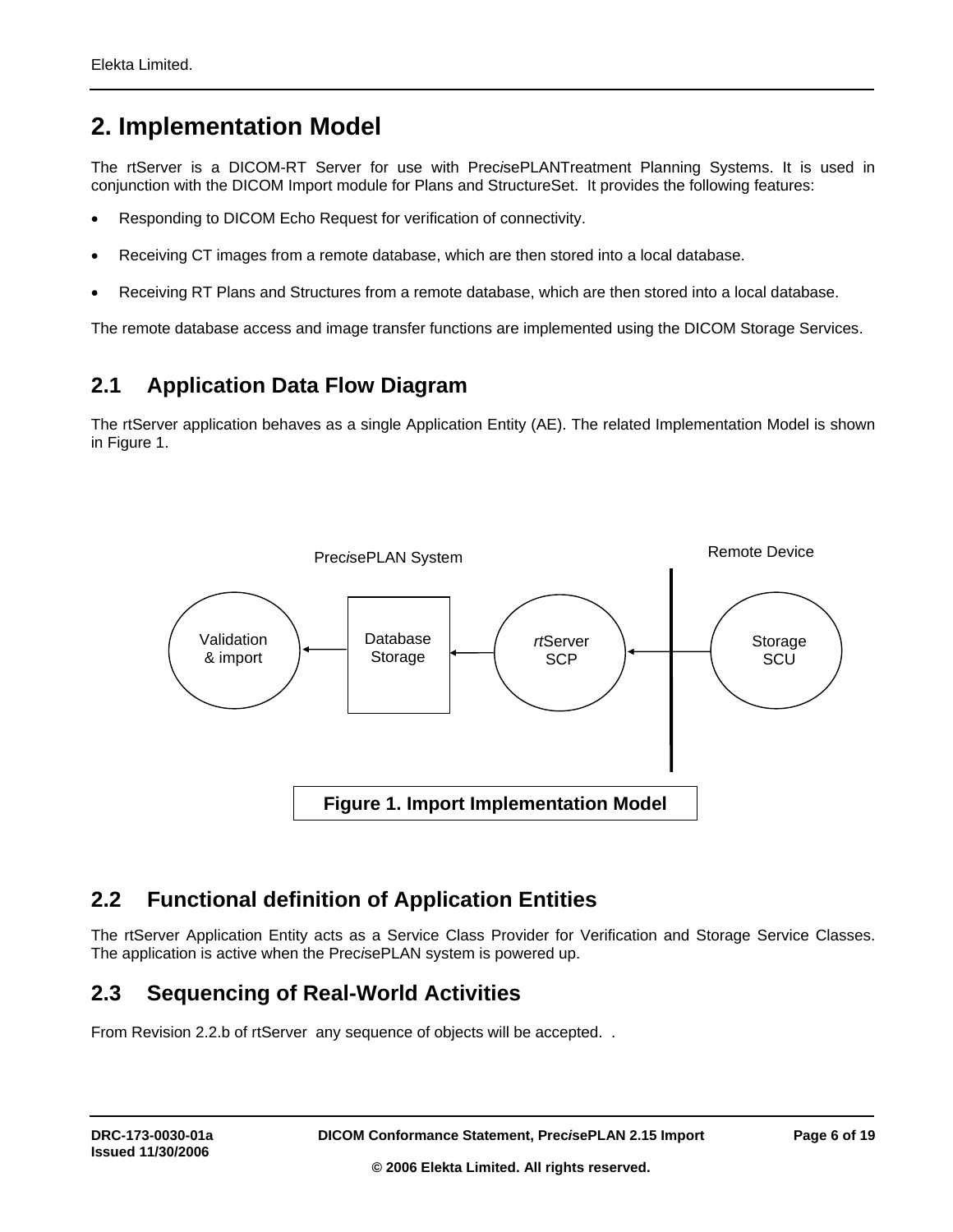# <span id="page-6-0"></span>**3. AE Specifications**

### **3.1 rtServer AE Specification**

The rtServer Application Entity provides Standard Conformance to the following DICOM 3.0 SOP Classes as an SCP.

|  |  | Table 1. Storage SOP Classes supported by rtServer as SCP |
|--|--|-----------------------------------------------------------|
|  |  |                                                           |

| <b>SOP Class Name</b>    | UID                             |
|--------------------------|---------------------------------|
| CT Image Storage         | 1.2.840.10008.5.1.4.1.1.2       |
| RT Plan Storage          | . 1.2.840.10008.5.1.4.1.1.481.5 |
| RT Structure Set Storage | 1.2.840.10008.5.1.4.1.1.481.3   |

### **3.1.1 Association Establishment Policies**

#### **3.1.1.1 General**

The maximum PDU size for rtServer is configurable from a minimum of 2048 bytes. There is no upper limit. It is limited by the available system resources. The default value is 64 Kbytes.

### **3.1.1.2 Number of Associations**

rtServer will accept one association at a time. The number of simultaneous pending associations is 5.

#### **3.1.1.3 Asynchronous Nature**

rtServer does not support asynchronous operations and will not perform asynchronous window negotiation.

### **3.1.1.4 Implementation Identifying Information**

 Implementation Class UID: 2.840.1015.15.1.2.2 Implementation Version Name: rtServer 2.3.a

### **3.1.2 Association Initiation Policy**

rtServer awaits association from a remote application and does not initiate an association

### **3.1.3 Association Acceptance Policy**

rtServer accepts associations for following purposes:

• To allow remote applications to store images and radiotherapy data into the local rtServer database (see section 3.1.3.1 below).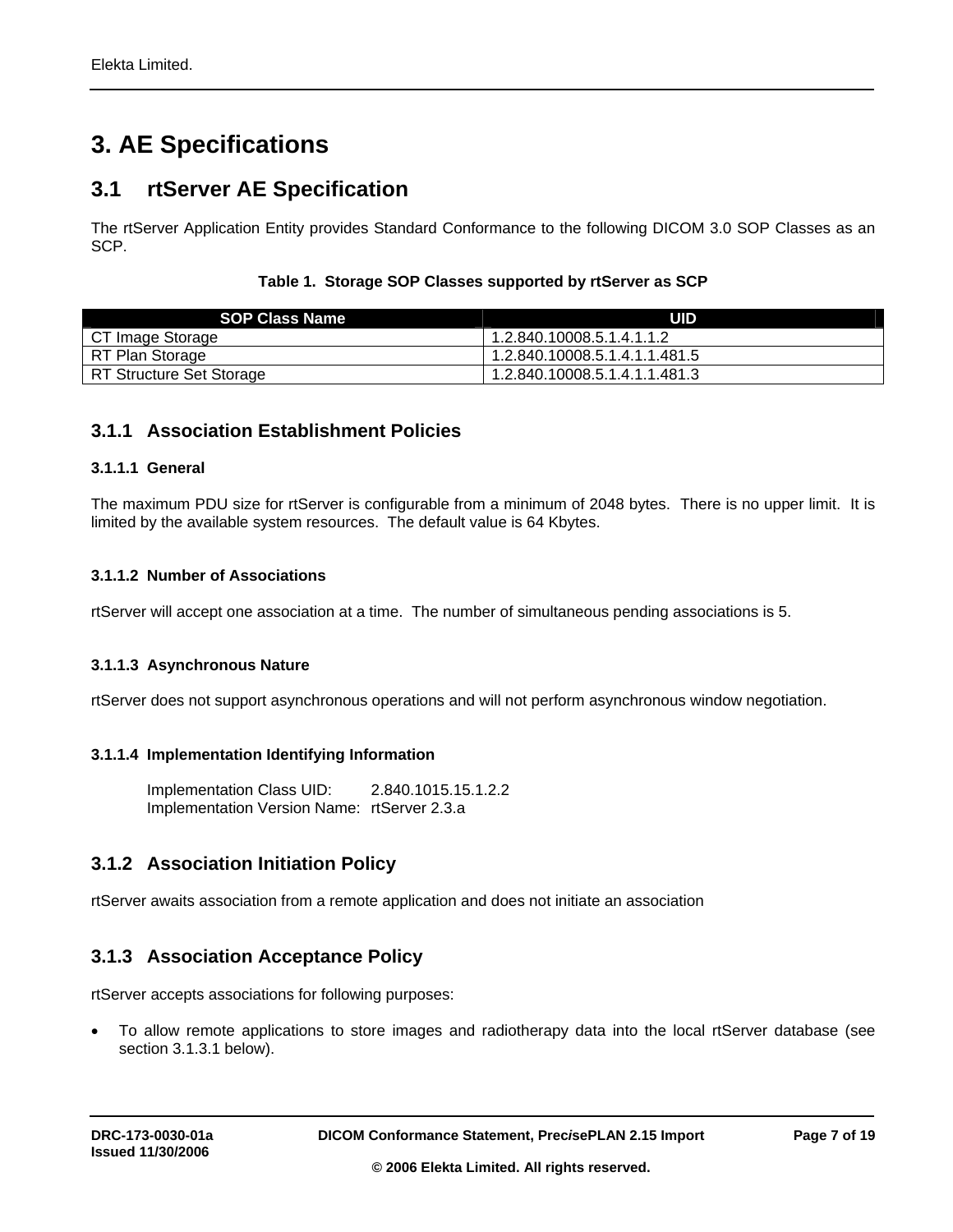• To allow remote applications to verify application level communication with rtServer (see section 3.1.3.2 below).

#### **3.1.3.1 Store Images into rtServer Local Database**

#### *3.1.3.1.1 Associated Real World Activity*

rtServer accepts associations from remote systems that wish to send images or RT data for storage into a local rtServer database.

#### *3.1.3.1.2 Presentation Context Table*

Any of the presentation contexts shown in Table 2 below are acceptable:

#### **Table 2. Acceptable Presentation Contexts for rtServer Image Storage**

| <b>Presentation Context Table</b>                |                           |                           |                     |            |      |  |  |
|--------------------------------------------------|---------------------------|---------------------------|---------------------|------------|------|--|--|
| <b>Abstract Syntax</b><br><b>Transfer Syntax</b> |                           |                           |                     |            |      |  |  |
| <b>Name</b>                                      | UID                       | Name List                 | <b>UID List</b>     | Role       | Neg. |  |  |
|                                                  |                           | Implicit VR Little Endian | 1.2.840.10008.1.2   |            |      |  |  |
| CT Image                                         | 1.2.840.10008.5.1.4.1.1.2 | Explicit VR Little Endian | 1.2.840.10008.1.2.1 | <b>SCP</b> | None |  |  |
| Storage                                          |                           | Explicit VR Big Endian    | 1.2.840.10008.1.2.2 |            |      |  |  |

#### **Table 3. Acceptable Presentation Contexts for rtServer Radiotherapy Object Storage**

| <b>Presentation Context Table</b> |                               |                                  |                     |            |      |  |  |
|-----------------------------------|-------------------------------|----------------------------------|---------------------|------------|------|--|--|
|                                   | <b>Abstract Syntax</b>        | <b>Transfer Syntax</b>           | Role                | Ext.       |      |  |  |
| <b>Name</b>                       | UID                           | <b>UID List</b><br>Name List     |                     | Neg.       |      |  |  |
| RT Plan                           | 1.2.840.10008.5.1.4.1.1.481.5 | Implicit VR Little Endian        | 1.2.840.10008.1.2   |            |      |  |  |
| Storage                           |                               | <b>Explicit VR Little Endian</b> | 1.2.840.10008.1.2.1 | <b>SCP</b> | None |  |  |
|                                   |                               | Explicit VR Big Endian           | 1.2.840.10008.1.2.2 |            |      |  |  |
| <b>RT Structure</b>               |                               | Implicit VR Little Endian        | 1.2.840.10008.1.2   |            |      |  |  |
| Set Storage                       | 1.2.840.10008.5.1.4.1.1.481.3 | <b>Explicit VR Little Endian</b> | 1.2.840.10008.1.2.1 | <b>SCP</b> | None |  |  |
|                                   |                               | Explicit VR Big Endian           | 1.2.840.10008.1.2.2 |            |      |  |  |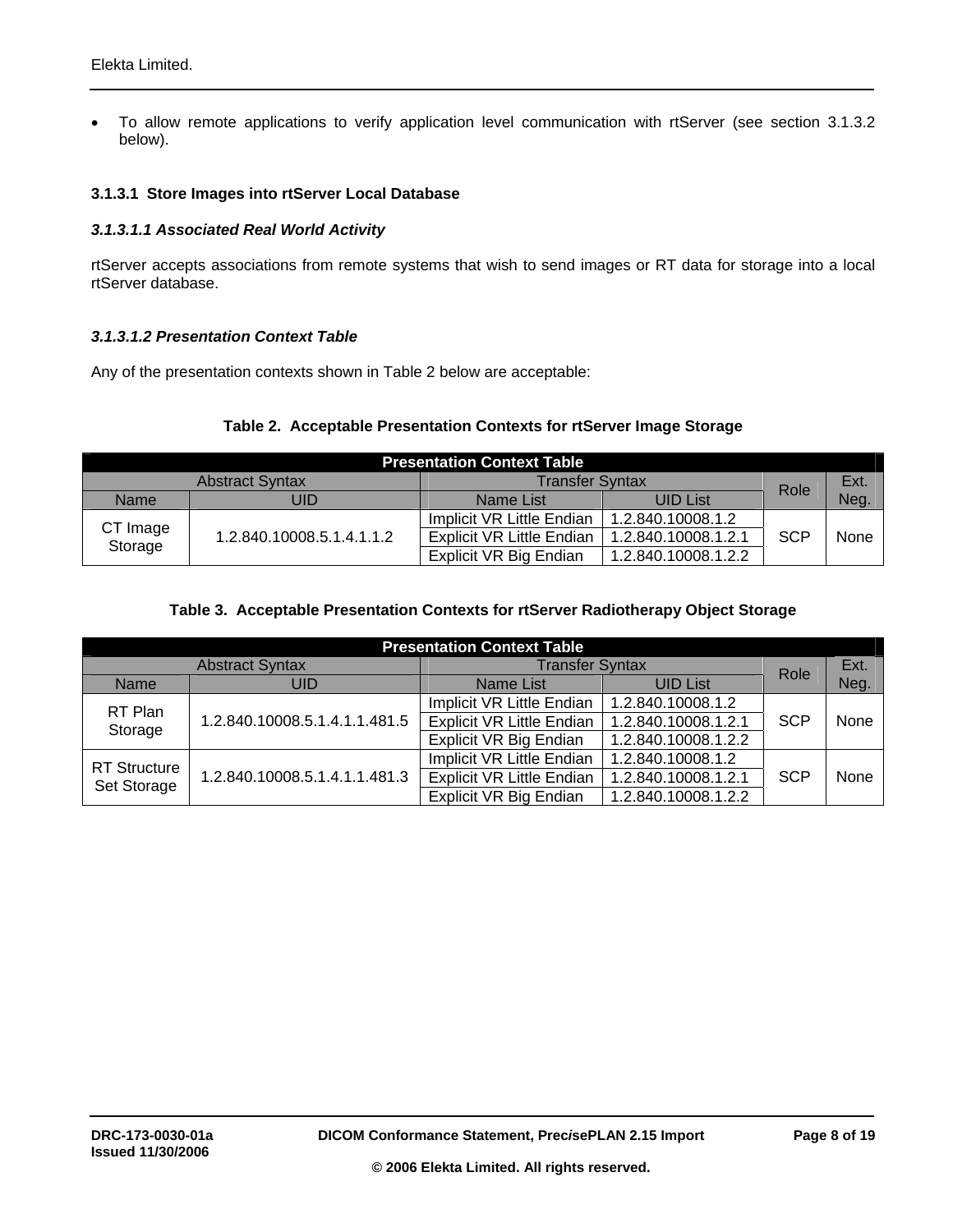### *3.1.3.1.3 C-STORE SCP Conformance*

rtServer provides standard conformance.

The AE is a Conformance Level 0 Storage SCP: not all DICOM Type 1 and 2 attributes are stored. The attributes that are stored for internal use of rtServer are listed in Appendices. All other received attributes will be discarded. The SOP Instance UIDs are used for internal cross referencing of the objects. Only the Structure Set UID is preserved at export and only if no changes have been made to the structures.

For safety reasons, incoming images are stored into a local database dedicated to DICOM Import. An rtServer function allows the subsequent interactive relocation of the images into the main rtServer clinical database at the rtServer operators discretion.

The duration of storage is determined by the operator of the Prec*i*sePLAN system.

#### *3.1.3.1.4 Presentation Context Acceptance Criterion*

rtServer accepts all contexts in the intersection of the proposed and acceptable presentation contexts. There is no check for duplicate contexts. Duplicate contexts are accepted.

### *3.1.3.1.5 Transfer Syntax Selection Policies*

rtServer Big Endian byte ordering, and will prefer explicit over implicit VR for Little Endian byte ordering.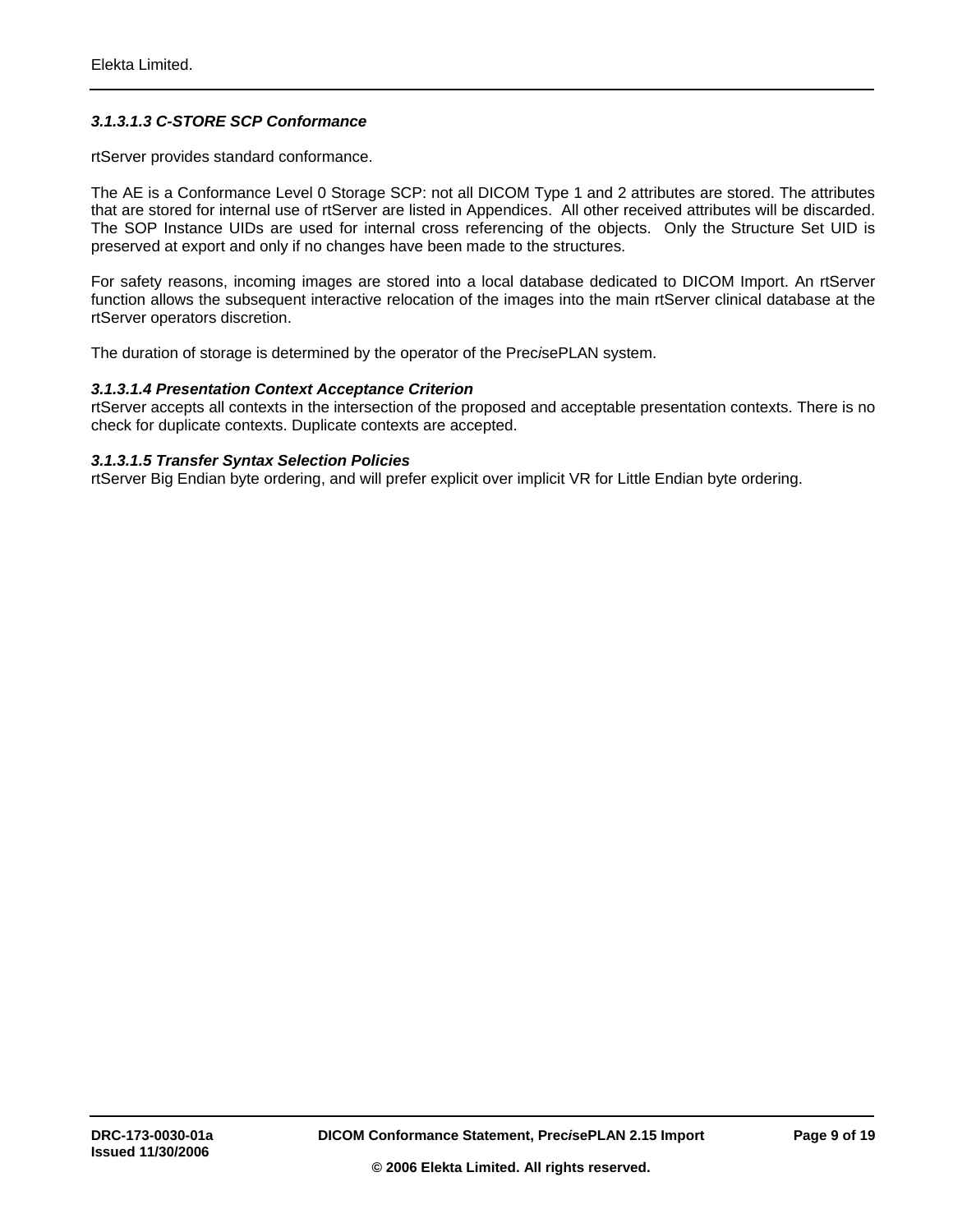### <span id="page-9-0"></span>**3.1.3.2 Verify Application Level Communication**

### *3.1.3.2.1 Associated Real World Activity*

rtServer accepts associations from systems that wish to verify the application level communication using the C-ECHO command.

#### *3.1.3.2.2 Presentation Context Table*

Any of the presentation contexts shown in Table 4 below are acceptable:

### **Table 4. Acceptable Presentation Contexts for Verification**

| <b>Presentation Context Table</b> |                   |                           |                     |            |      |  |  |
|-----------------------------------|-------------------|---------------------------|---------------------|------------|------|--|--|
|                                   | Role              | Ext.                      |                     |            |      |  |  |
| JID<br><b>Name</b>                |                   | Name List                 | <b>UID List</b>     |            | Neg. |  |  |
|                                   | 1.2.840.10008.1.1 | Implicit VR Little Endian | 1.2.840.10008.1.2   |            |      |  |  |
| Verification                      |                   | Explicit VR Little Endian | 1.2.840.10008.1.2.1 | <b>SCP</b> | None |  |  |
|                                   |                   | Explicit VR Big Endian    | 1.2.840.10008.1.2.2 |            |      |  |  |

### *3.1.3.2.3 C-ECHO SCP Conformance*

rtServer provides standard conformance.

### *3.1.3.2.4 Presentation Context Acceptance Criterion*

rtServer accepts all contexts in the intersection of the proposed and acceptable presentation contexts. There is no check for duplicate contexts. Duplicate contexts are accepted.

#### *3.1.3.2.5 Transfer Syntax Selection Policies*

rtServer prefers Big Endian byte ordering, and will prefer explicit over implicit VR for Little Endian byte ordering.

# **4. Communication Profiles**

### **4.1 Supported Communication Stacks**

The rtServer application provides DICOM V3.0 TCP/IP Network Communication Support as defined in Part 8 of the DICOM Standard.

### **4.2 TCP/IP Stack**

rtServer inherits its TCP/IP stack from the operating system upon which it executes.

### **4.3 Physical Media Support**

rtServer supports Ethernet ISO.8802-3.

On Elekta supplied hardware platforms the connection types provided is 10BASE-T (RJ45 twisted pair).

# **5. Extensions/Specialisations/Privatisations**

Not applicable.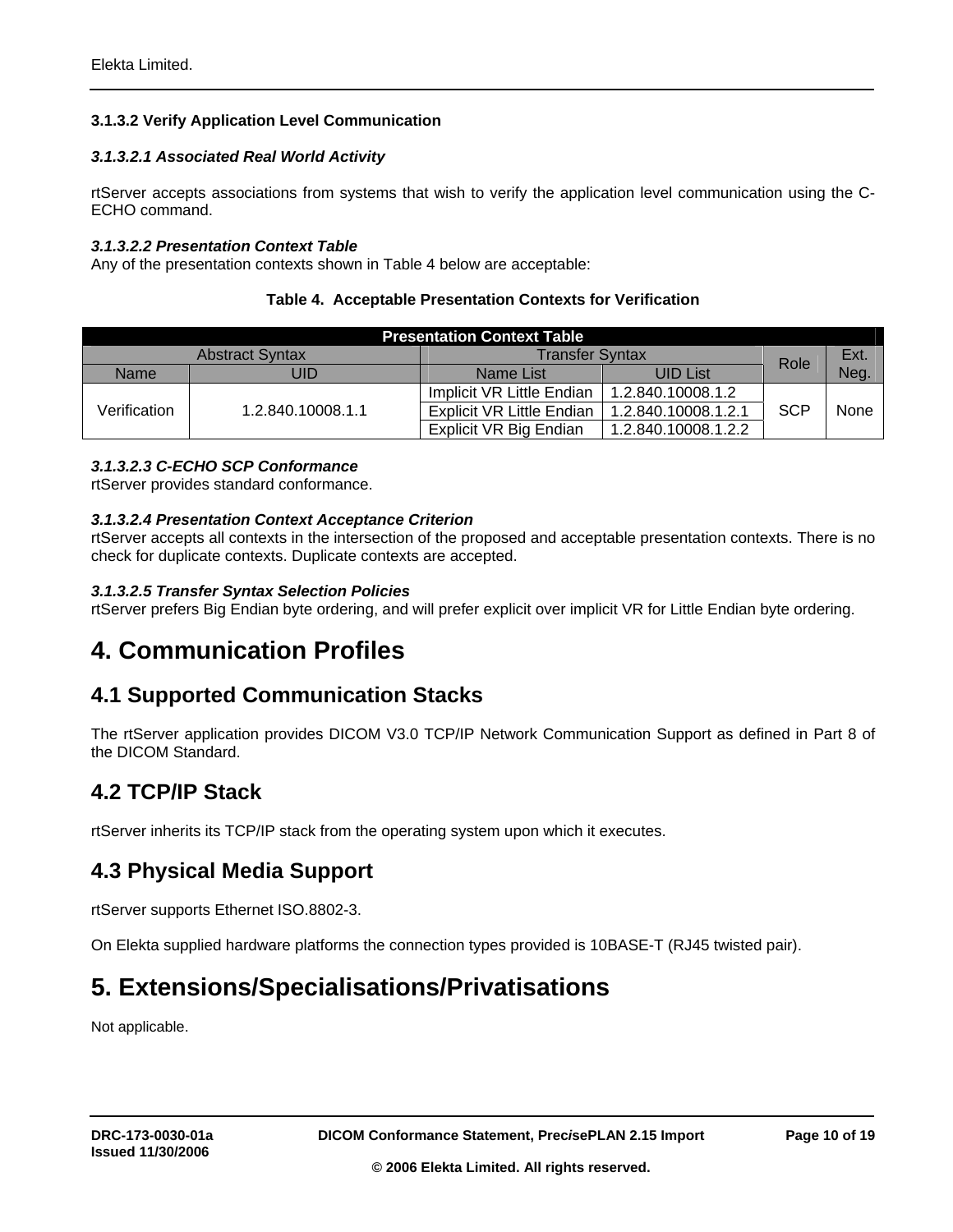# <span id="page-10-0"></span>**6. Configuration**

The configuration of an rtServer system is accomplished using a graphical configuration tool as described in the PrecisePLAN Connectivity and Reference Manual. The configuration changes are intended to be performed by Elekta service engineers or by Customers with reference to the User Documentation.

### **6.1 AE Title/Presentation Address mapping**

### **6.1.1 Local AE Titles and Presentation Addresses**

The local Application Entity Title is derived from the rtServer Workstation Name, which is configurable. Only printable ASCII characters are used. All other characters are replaced with underscore. Resultant string is truncated to 16 characters, if needed, to conform to the standard. A message is logged, if the AE Title is different from the hostname. The listen port number is configurable.

### **6.1.2 Remote AE Titles and Presentation Addresses**

Not applicable.

### **6.2 Configurable Parameters**

The Maximum PDU size is configurable.

The AE can be configured either to accept or reject association requests offering an incorrect Called and Calling AE title.

DICOM Upper Layer Timeouts are configurable.

For correct import of non IEC scaled accelerators the DICOM Machine Setup must be configured for the target Treatment Machine.

| <b>Parameter</b>            | <b>Default</b> | <b>Notes</b>                                                                                                                                                                                                                                                                         |
|-----------------------------|----------------|--------------------------------------------------------------------------------------------------------------------------------------------------------------------------------------------------------------------------------------------------------------------------------------|
| Listen Port                 | 3001           | TCP/IP listening port                                                                                                                                                                                                                                                                |
| Maximum PDU length          | 16 * 1024      | In bytes, minimum value is 4 Kbyte.                                                                                                                                                                                                                                                  |
| Association request timeout | 60             | In seconds                                                                                                                                                                                                                                                                           |
| Read timeout                | 45             | In seconds                                                                                                                                                                                                                                                                           |
| Write timeout               | 15             | In seconds                                                                                                                                                                                                                                                                           |
| <b>Accepted SCUs</b>        | Accept all     | By default, all devices are allowed to connect, regardless of Calling<br>and Called AE Title. If this setting is used, then both AE Titles are<br>enforced. Multiple Calling AE Titles in the environment string should<br>be separated by a comma. e.g., SCU_A, scu B, Another SCU. |

### **Table 5. Configurable parameters**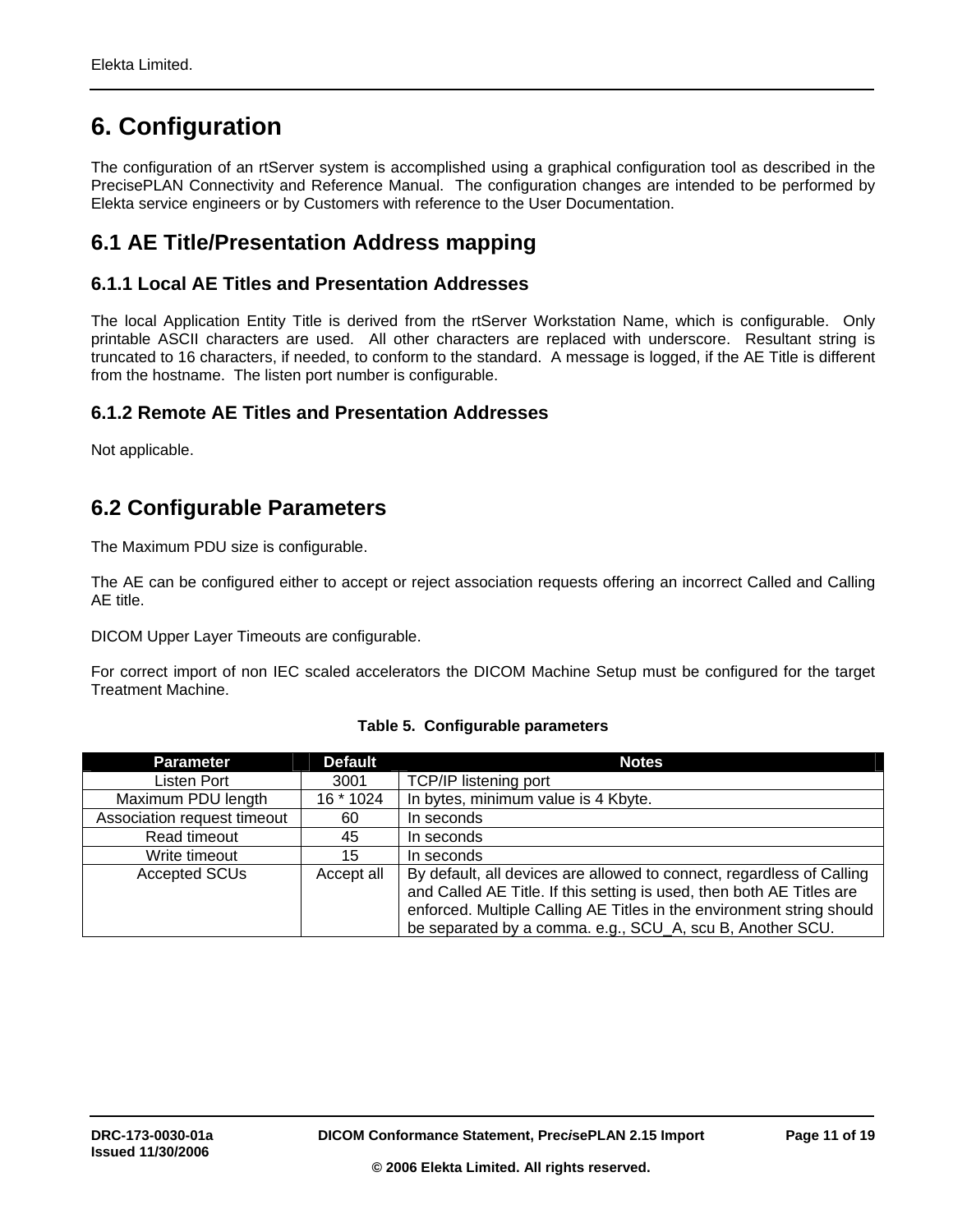# <span id="page-11-0"></span>**APPENDIX A Mapping of RT Structure Set IOD**

The modules of RT Structure Set IOD are listed in Table 6 below Please refer to the DICOM Standard 2001 for complete definition of the entities, modules and attributes.

| <b>Entity Name</b>   | <b>Module Name</b>         | <b>Usage</b> | <b>Reference</b> |
|----------------------|----------------------------|--------------|------------------|
| Patient              | Patient                    | M            | Table 7          |
| Study                | <b>General Study</b>       | M            | Table 8          |
|                      | <b>Patient Study</b>       | U            | Not used         |
| <b>Series</b>        | <b>RT</b> Series           | M            | Table 9          |
| Equipment            | <b>General Equipment</b>   | M            | Not used         |
| <b>Structure Set</b> | <b>Structure Set</b>       | М            | Table 10         |
|                      | <b>ROI Contour</b>         | М            | Table 11         |
|                      | <b>RT ROI Observations</b> | M            | Not used         |
|                      | Approval                   | U            | Not used         |
|                      | Audio                      | U            | Not used         |
|                      | <b>SOP Common</b>          | M            | Table 12         |

### **Table 6. RT Structure Set Information Object Definitions**

### **Table 7. Patient Module**

| <b>Attribute Name</b> | Гаg         | Type | <b>Mapping and Notes</b>                  |
|-----------------------|-------------|------|-------------------------------------------|
| <b>Patient Name</b>   | (0010.0010) |      | Presented to user during import selection |
| Patient ID            | (0010.0020) |      | Presented to user during import selection |

### **Table 8. General Study Module**

| <b>Attribute Name</b> | Taq         | Type | <b>Mapping and Notes</b>                            |
|-----------------------|-------------|------|-----------------------------------------------------|
| Study Instance UID    | (0020,000D) |      | Used as the primary key for mapping to plans and CT |
|                       |             |      | slice sets.                                         |

### **Table 9. RT Series Module**

| Attribute l<br><b>Name</b> | ⊺ag        | vpe<br>. . | <b>Mapping and Notes</b>                                                   |
|----------------------------|------------|------------|----------------------------------------------------------------------------|
| Modality                   | 0008,0060) |            | LIC.T<br>ື<br>.<br><b>Checked</b> *<br>tor<br>the<br>value<br>0T<br>י<br>ີ |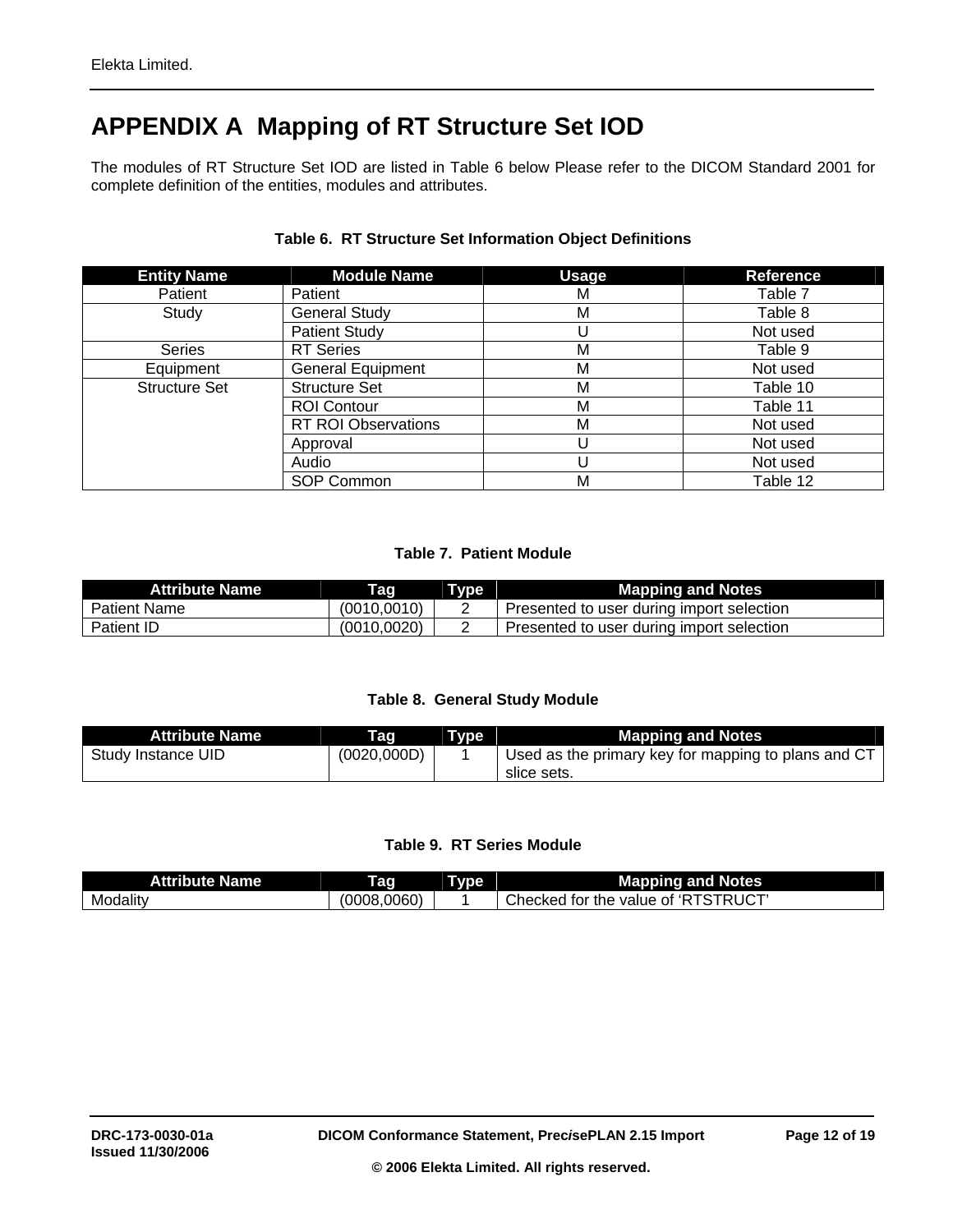### **Table 10. Structure Set Module**

| <b>Attribute Name</b>             | Tag          | Type | <b>Mapping and Notes</b>                              |
|-----------------------------------|--------------|------|-------------------------------------------------------|
| <b>Structure Set Label</b>        | (3006, 0002) |      | If numeric, presented to user during import selection |
| <b>Structure Set Name</b>         | (3006,0004)  |      | Presented to user during import selection             |
| <b>Structure Set Date</b>         | (3006,0008)  |      | Presented to user during import selection             |
| <b>Structure Set Time</b>         | (3006, 0009) |      | Presented to user during import selection             |
| Referenced Frame of Reference     | (3006, 0010) | 3    | Checked for presence and further processing           |
| Sequence                          |              |      |                                                       |
| > Frame of Reference UID          | (0020, 0052) | 1C   | Required. Checked against the CT Frame of             |
|                                   |              |      | Reference UID                                         |
| > RT Referenced Study             | (3006, 0012) | 3    | lgnored                                               |
| Sequence                          |              |      |                                                       |
| <b>Structure Set ROI Sequence</b> | (3006, 0020) | 3    | Checked for presence and further processing           |
| > ROI Number                      | (3006, 0022) | 1C   | Used for cross referencing ROI Contour Sequence       |
| > Referenced Frame of             | (3006, 0024) | 1C   | Required. Checked against the CT Frame of             |
| Reference UID                     |              |      | Reference UID                                         |
| > ROI Name                        | (3006,0026)  | 2C   | Truncated to 20 chars                                 |

### **Table 11. ROI Contour Module**

| <b>Attribute Name</b>           | Tag          | Type | <b>Mapping and Notes</b>                        |
|---------------------------------|--------------|------|-------------------------------------------------|
| <b>ROI Contour Sequence</b>     | (3006, 0039) |      | Checked for presence and further processing     |
| > Referenced ROI Number         | (3006, 0084) | 1    | Used for cross referencing Structure Set ROI    |
|                                 |              |      | Sequence                                        |
| > ROI Display Color             | (3006,002A)  | 3    | RGB values are mapped to the closest of the     |
|                                 |              |      | standard 69 PrecisePLAN colors.                 |
| > Contour Sequence              | (3006, 0039) |      | Checked for presence and further processing     |
| >> Contour Number               | (3006, 0048) | 3    | Not processed.                                  |
| >> Attached Contours            | (3006, 0049) | 3    | Not processed.                                  |
| >> Contour Image Sequence       | (3006, 0016) | 3    | Not processed. Instead, the CT Images and       |
| >>> Referenced SOP Class UID    | (0008, 1150) | 1C   | Contours are linked by Z coordinate in Contour  |
| >>> Referenced SOP Instance UID | (0008, 1155) | 1C   | Data (3006,0050) and the Z coordinate of Image  |
|                                 |              |      | Position Patient (0020,0032)                    |
| >> Contour Geometric Type       | (3006, 0042) | 1C   | CLOSED PLANER, OPEN PLANAR or                   |
|                                 |              |      | OPEN NONPLANAR stored as structures. POINT      |
|                                 |              |      | stored as labels.                               |
| >> Contour Slab Thickness       | (3006,0044)  | 3    | Not processed.                                  |
| >> Number of Contour Points     | (3006, 0046) | 1C   | Truncated to 1000 points.                       |
| >> Contour Data                 | (3006,0050)  | 1C   | Transformed into PrecisePLAN coordinate system. |

### **Table 12. SOP Common Module**

| <b>Attribute Name</b> | Tag          | Type | <b>Mapping and Notes</b>               |
|-----------------------|--------------|------|----------------------------------------|
| SOP Class UID         | (0008.0016)  |      | Used for verification of incoming data |
| SOP Instance UID      | (0008, 0018) |      | Saved for cross reference to RT PLAN   |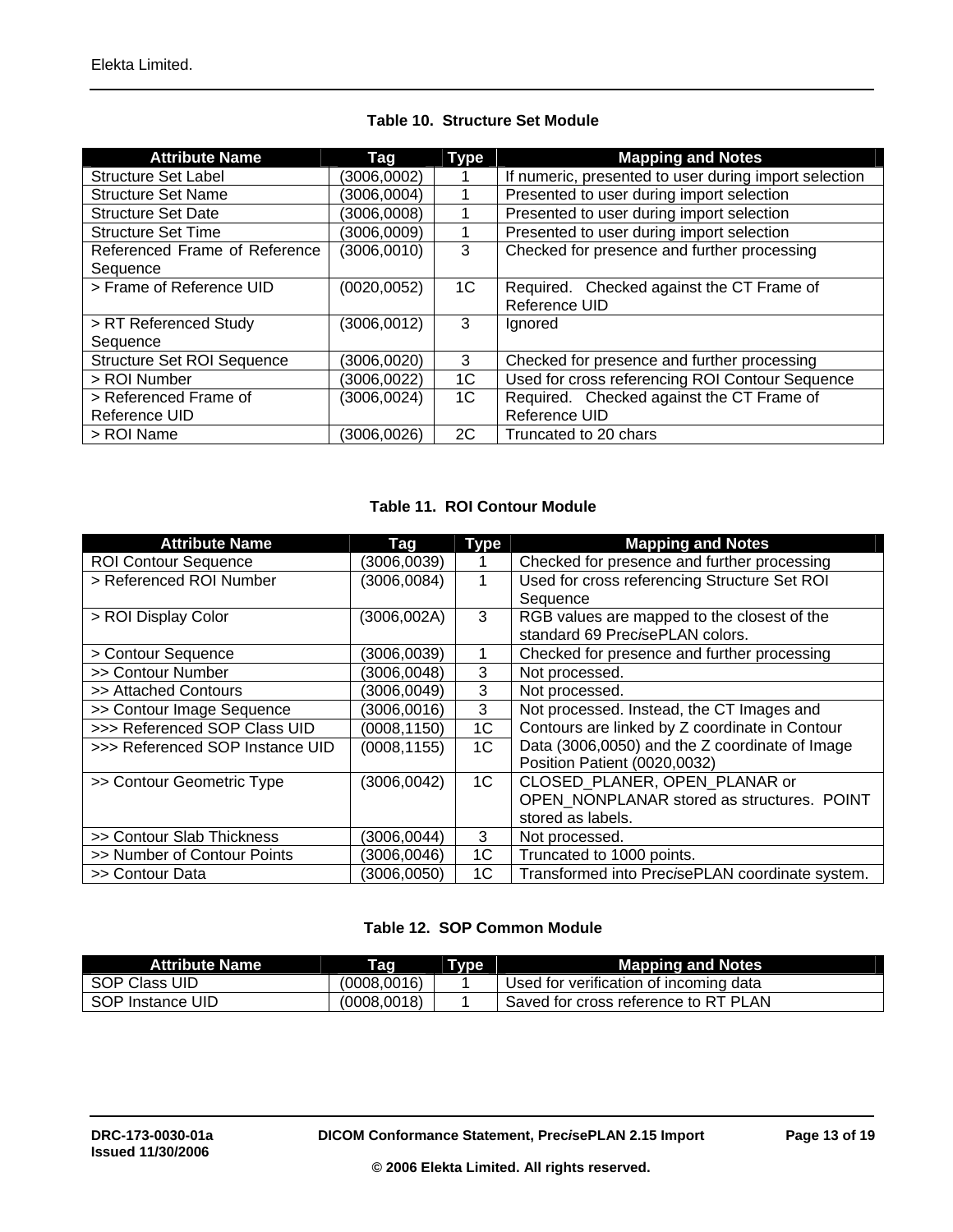# <span id="page-13-0"></span>**APPENDIX B Mapping of RT Plan IOD**

The modules of RT Structure Set IOD are listed in Table 13 below Please refer to the DICOM Standard 2001 for complete definition of the entities, modules and attributes.

| <b>Entity Name</b> | <b>Module Name</b>         | <b>Usage</b> | <b>Reference</b> |
|--------------------|----------------------------|--------------|------------------|
| Patient            | Patient                    | м            | Table 7          |
| Study              | <b>General Study</b>       | М            | Table 8          |
|                    | <b>Patient Study</b>       | U            | Not used         |
| <b>Series</b>      | <b>RT</b> Series           | М            | Table 14         |
| Equipment          | <b>General Equipment</b>   | M            | Not used         |
| Plan               | RT General Plan            | M            | Table 15         |
|                    | <b>RT</b> Prescription     | U            | Not used         |
|                    | <b>RT Tolerance Tables</b> | U            | Not used         |
|                    | <b>RT Patient Setup</b>    | U            | Table 16         |
|                    | <b>RT Fraction Scheme</b>  | U            | Table 17         |
|                    | RT Beam                    | $\mathsf{C}$ | Table 18         |
|                    | RT Brachy App Setup        | C            | Not used         |
|                    | Approval                   | U            | Not used         |
|                    | Audio                      | U            | Not used         |
|                    | <b>SOP Common</b>          | M            |                  |

### **Table 13. RT Plan Information Object Definitions**

### **Table 14. RT Series Module**

| <b>Name</b> | lag         | <b>Type</b> | ' Notes                                                      |
|-------------|-------------|-------------|--------------------------------------------------------------|
| Attribute   |             | . .         | Mapping and                                                  |
| Modality    | (0008,0060) |             | ∟AN'<br>ום־<br>٠R<br>* hecked:ت<br>tor<br>the<br>value<br>Οt |

### **Table 15. RT General Plan Module**

| <b>Attribute Name</b>         | Tag          | Type | <b>Mapping and Notes</b>                              |  |
|-------------------------------|--------------|------|-------------------------------------------------------|--|
| RT Plan Label                 | (300A, 0002) |      | If numeric, presented to user during import selection |  |
| RT Plan Name                  | (300A, 0003) |      | Presented to user during import selection             |  |
| RT Plan Date                  | (3006,0006)  |      | Presented to user during import selection             |  |
| RT Plan Time                  | (3006,0007)  |      | Presented to user during import selection             |  |
| Ref. Structure Set Sequence   | (300C, 0060) | 1C   | Checked for presence and further processing           |  |
| > Referenced SOP Class UID    | (0008, 1150) | 1C   | Checked for value of '1.2.840.10008.5.1.4.1.1.481.3'  |  |
| > Referenced SOP Instance UID | (0008, 1155) | 1C   | Used for referencing Structures and Markers (if not   |  |
|                               |              |      | present or valid, a structure set cannot be read in)  |  |

### **Table 16. Patient Setup Module**

| <b>Attribute Name</b>         | Taq         | Type | <b>Mapping and Notes</b>                               |
|-------------------------------|-------------|------|--------------------------------------------------------|
| <b>Patient Setup Sequence</b> | (300A.0180) |      | Checked for Treatment Position of Head First.<br>Feet  |
| > Patient Setup Number        | (300A.0182) |      | first treatment positions are not currently supported. |
| > Patient Position            | (0018.5100) | 1C   |                                                        |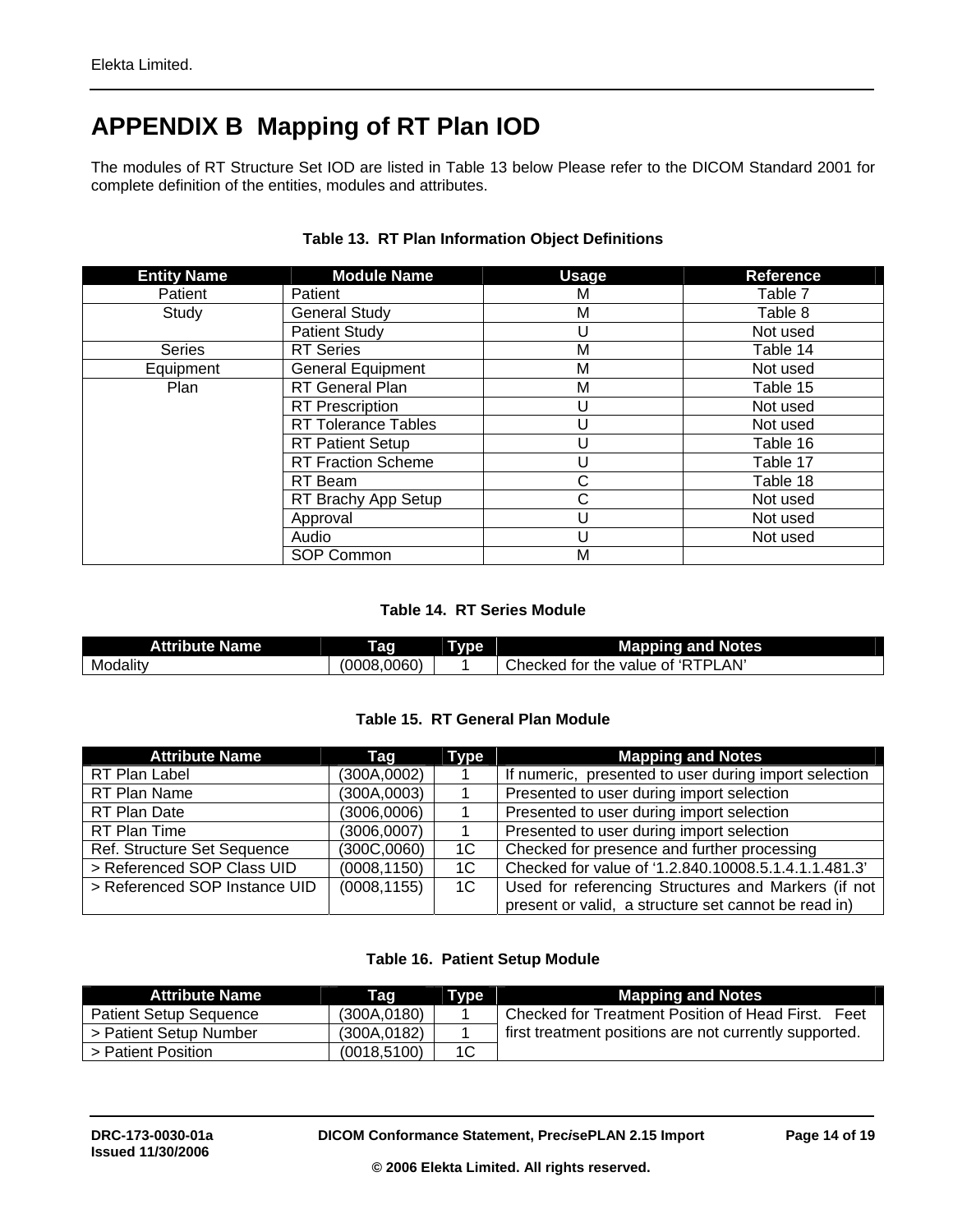| Table 17. Fraction Scheme Module |  |  |  |  |
|----------------------------------|--|--|--|--|
|----------------------------------|--|--|--|--|

| <b>Attribute Name</b>         | Tag          | Type | <b>Mapping and Notes</b>                         |
|-------------------------------|--------------|------|--------------------------------------------------|
| <b>Fraction Sequence</b>      | (300A, 0070) |      |                                                  |
| > Fraction Group Number       | (300A, 0071) |      | Used to label the imported fraction group        |
| > Number of Fractions Planned | (300A, 0078) | 1C   | Set number of treatments for this fraction group |
| > Number of Beams             | (300A, 0080) | 1C   |                                                  |
| > Referenced Beam Sequence    | (300C,0004)  | 1C   |                                                  |
| >> Referenced Beam Number     | (300C,0006)  | 1C   | Used to map MU value to referenced beam.         |
| >> Beam Dose                  | (300A, 0084) | 1C   | Not used                                         |
| >> Beam Meterset              | (300A, 0086) | 1C   | Beam MU for this beam                            |

### **Table 18. RT Beam Module**

| <b>Attribute Name</b>           | Tag          | <b>Type</b>     | <b>Mapping and Notes</b>                            |
|---------------------------------|--------------|-----------------|-----------------------------------------------------|
| <b>Beam Sequence</b>            | (300A,00B0)  | 1               | Checked for presence and further processing         |
| > Beam Number                   | (300A, 00C0) | $\mathbf{1}$    | Required, used for cross referencing to Fraction    |
|                                 |              |                 | Groups.                                             |
| > Beam Name                     | (300A, 00C2) | $\overline{3}$  | Used for Beam name label                            |
| > Beam Type                     | (300A, 00C4) | $\overline{1}$  | Not checked.                                        |
| > Radiation Type                | (300A, 00C6) | $\overline{2}$  | Only 'PHOTON' and 'ELECTRON' processed.             |
|                                 |              |                 | Other modalities result in abort of the import.     |
| > Treatment Machine Name        | (300A,00B2)  | $\overline{2}$  | If matches 5 character code of Treatment Machine    |
|                                 |              |                 | known by PrecisePLAN will be used directly.         |
|                                 |              |                 | Otherwise a manual mapping is required.             |
| > Source Axis Distance          | (300A, 00B4) | $\overline{3}$  | Must be present and must match the SAD of the       |
|                                 |              |                 | Treatment Machine of this beam within 5mm. or the   |
|                                 |              |                 | import will be aborted.                             |
| > Beam Limiting Device Sequence | (300A,00B6)  | $\mathbf 1$     | Checked for presence and further processing         |
| >> RT Beam Limiting Device Type | (300A,00B8)  | $\mathbf{1}$    | 'X', 'Y', 'ASYMX', 'ASYMY', 'MLCX' and 'MLCY'       |
|                                 |              |                 | processed, all others ignored. MLC type must        |
|                                 |              |                 | match the configuration of the Treatment Machine    |
|                                 |              |                 | of this beam.                                       |
| >> Number of Leaf/Jaw Pairs     | (300A, 00BC) | $\overline{1}$  | Must match the number of leaf pairs configured for  |
|                                 |              |                 | the Treatment Machine of this beam.                 |
| >> Leaf Position Boundaries     | (300A,00BE)  | $\overline{2C}$ | Must match the leaf widths configured for the       |
|                                 |              |                 | Treatment Machine of this beam.                     |
| > Referenced Patient Setup      | (300C, 006A) | $\overline{3}$  | Not processed                                       |
| Number                          |              |                 |                                                     |
| > Number of Wedges              | (300A, 00D0) | $\mathbf{1}$    | Must be 0 or 1                                      |
| > Wedge Sequence                | (300A, 00D1) | 1 <sub>C</sub>  | Must be present and contain only the details of the |
|                                 |              |                 | one single wedge used in the Control Point          |
|                                 |              |                 | Sequence.                                           |
| >> Wedge Number                 | (300A, 00D2) | 1 <sup>C</sup>  | Not used.                                           |
| >> Wedge Type                   | (300A, 00D3) | 2C              | Not used.                                           |
| >> Wedge Id                     | (300A, 00D4) | $\mathbf{3}$    | Not used.                                           |
| >> Wedge Angle                  | (300A, 00D5) | 2C              | Must match a configured wedge angle for the         |
|                                 |              |                 | selected Treatment Machine.                         |
| >> Wedge Factor                 | (300A, 00D6) | 2C              | Not used. The measured beam data of the             |
|                                 |              |                 | selected Treatment Machine is used.                 |
| >> Wedge Orientation            | (300A, 00D8) | 2C              | Must match a configured available wedge             |
|                                 |              |                 | orientation for the selected Treatment Machine.     |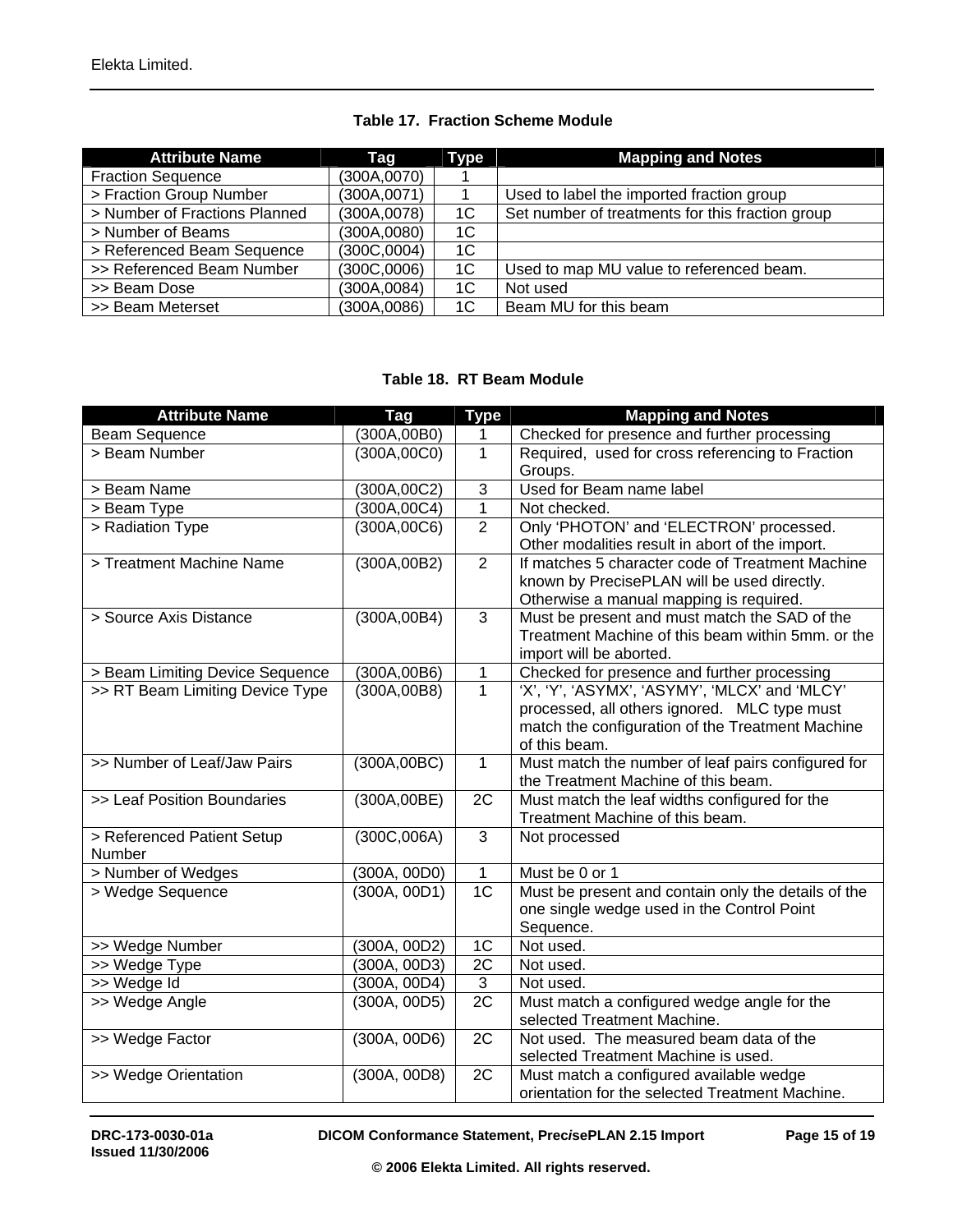| >> Source to Wedge Tray Distance | (300A, 00DA) | 3               | Not used. The configured value of the selected<br>Treatment Machine is used.                    |
|----------------------------------|--------------|-----------------|-------------------------------------------------------------------------------------------------|
| > Number of Compensators         | (300A,00E0)  | 1               | 0. If greater than 0, user is given option to import<br>without compensators, or abort import.  |
|                                  |              |                 |                                                                                                 |
|                                  |              |                 |                                                                                                 |
|                                  |              |                 |                                                                                                 |
|                                  |              |                 |                                                                                                 |
|                                  |              |                 |                                                                                                 |
|                                  |              |                 |                                                                                                 |
|                                  |              |                 |                                                                                                 |
|                                  |              |                 |                                                                                                 |
|                                  |              |                 |                                                                                                 |
|                                  |              |                 |                                                                                                 |
| > Number of Boli                 | (300A, 00ED) | $\mathbf{1}$    | Boli not processed. If not 0 a warning is given to<br>the user.                                 |
| > Number of Blocks               | (300A,00F0)  | 1               | Must match number of blocks in Block Sequence<br>(300A,00F6)                                    |
| > Block Sequence                 | (300A,00F6)  | 1 <sup>C</sup>  | Checked for presence and further processing                                                     |
| >> Block Type                    | (300A,00F8)  | 1C              | Only 'SHIELDING' and 'APERTURE' processed.                                                      |
| >> Block Name                    | (300A,00FE)  | 3               | Label for block.                                                                                |
| >> Block Transmission            | (300A, 0102) | $\overline{3}$  | Clamped to value between 0.0 and 1.0 and used                                                   |
|                                  |              |                 | for transmission of the block. For APERTURE type                                                |
|                                  |              |                 | blocks this value should be the same for all<br>APERTURE blocks of this beam to avoid a warning |
|                                  |              |                 | to the operator.                                                                                |
| >> Source to Block Tray Distance | (300A, 00f6) | 3               | Used for distance from source to block. For                                                     |
|                                  |              |                 | APERTURE type blocks this value should be the                                                   |
|                                  |              |                 | same for all APERTURE blocks of this beam to                                                    |
|                                  |              |                 | avoid a warning to the operator.                                                                |
| >> Block Number of Points        | (300A, 0104) | 2C              | Total point count for all blocks of each type is                                                |
| >> Block Data                    | (300A, 0106) | $\overline{2C}$ | limited to 700. If this value is exceeded all block                                             |
|                                  |              |                 | vertex lists are filtered until the limit is met. The                                           |
|                                  |              | 3               | user is warned that the filtering was applied.                                                  |
| > Applicator Sequence            | (300A, 0107) |                 | Only valid for Electron beams. User warning<br>otherwise.                                       |
| >> Applicator Id                 | (300A, 0108) | $1C$            | Not used.                                                                                       |
| >> Applicator Type               | (300A, 0109) | 1C              | Must be one of: ELECTRON_SQUARE,                                                                |
|                                  |              |                 | ELECTRON_RECT, ELECTRON_CIRC,                                                                   |
|                                  |              |                 | ELECTRON_SHORT. If a Cone is configured for                                                     |
|                                  |              |                 | the selected Treatment Machine with that type and                                               |
|                                  |              |                 | with the field size matching the Beam Limiting                                                  |
|                                  |              |                 | Device Position values the Cone will be accepted.                                               |
|                                  |              |                 | Otherwise the beam will be created with the first                                               |
|                                  |              |                 | configured cone and the user will be warned of a                                                |
| >> Applicator Description        | (300A, 010A) | $\sqrt{3}$      | mismatch.<br>Not used.                                                                          |
| > Final Cumulative Meterset      | (300A,010E)  | 1 <sub>C</sub>  | Must match Final Cumulative Meterset Weight                                                     |
| Weight                           |              |                 | (300A,0134) of final Control Point.                                                             |
| > Control Point Sequence         | (300A, 0111) | 1               | Checked for presence and further processing                                                     |
| > Control Point Index            | (300A, 0112) | 1               | Checked for presence and further processing                                                     |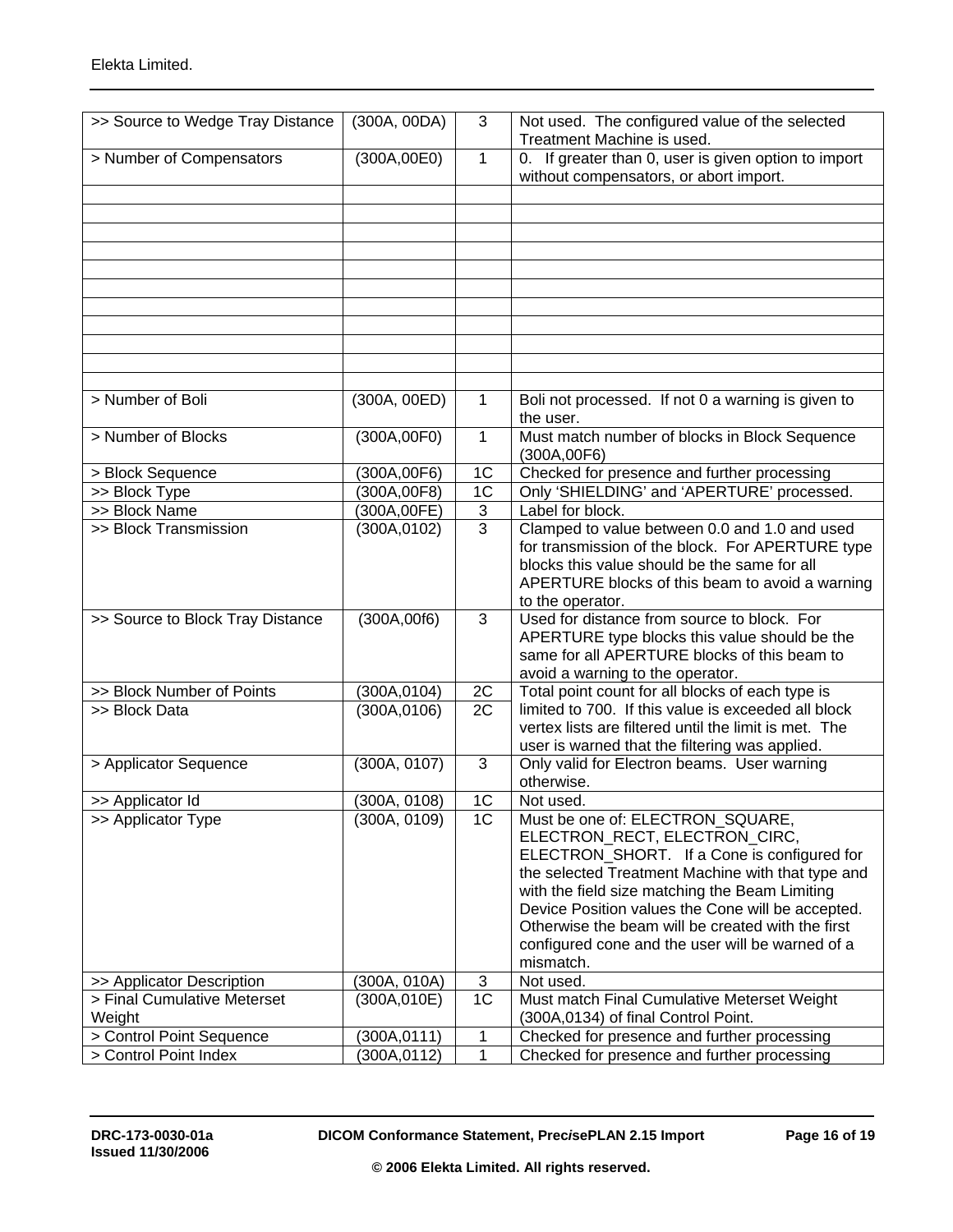| >> Nominal Beam Energy                       | (300A, 0114) | $\overline{3}$                    | Used to select energy for this beam. If doesn't                                                            |
|----------------------------------------------|--------------|-----------------------------------|------------------------------------------------------------------------------------------------------------|
|                                              |              |                                   | match an available energy for the Treatment                                                                |
|                                              |              |                                   | Machine of this beam, or is not specified, the first                                                       |
|                                              |              |                                   | configured energy of that Treatment Machine is                                                             |
|                                              |              |                                   | used and the user is notified.                                                                             |
| >> Wedge Position Sequence                   | (300A, 0116) | 1 <sub>C</sub><br>$\overline{1C}$ | Checked for presence and further processing                                                                |
| >>> Referenced Wedge Number                  | (300C, 01C0) |                                   | References wedge defined in Wedge Sequence<br>(300A, 00D1)                                                 |
| >>> Wedge Position                           | (300A, 0118) | 1 <sup>C</sup>                    | IN or OUT. Wedge IN is only permitted for beams<br>with 2 control points.                                  |
| >> Beam Limiting Device Position<br>Sequence | (300A, 011A) | 1C                                | Checked for presence and further processing                                                                |
| >>> Beam Limiting Device Type                | (300A, 00B8) | 1 <sub>C</sub>                    | 'X', 'Y', 'ASYMX', 'ASYMY', 'MLCX' and 'MLCY'<br>processed.                                                |
| >>> Leaf/Jaw Positions                       | (300A, 011C) | 1C                                | Processing depends upon value in Beam Limiting<br>Device Type (300A,00B8)                                  |
| >> Gantry Angle                              | (300A, 011E) | 1 <sup>C</sup>                    | Sets the gantry angle for each radiating segment.                                                          |
| >> Gantry Rotation Direction                 | (300A, 011F) | $\overline{1C}$                   | Not used, direction is determined from the angles                                                          |
|                                              |              |                                   | specified in this and the next control point.                                                              |
| >> Beam Limiting Device Angle                | (300A, 0120) | 1C                                | Sets the collimator angle for each radiating                                                               |
|                                              |              |                                   | segment.                                                                                                   |
| >> Beam Limiting Device Rotation             | (300A, 0121) | 1C                                | Not used, direction is determined from the angles                                                          |
| <b>Direction</b>                             |              |                                   | specified in this and the next control point.                                                              |
| >> Patient Support Rotation Angle            | (300A, 0122) | 1C                                | Value in first Control Point sets the couch angle for                                                      |
|                                              |              |                                   | each radiating segment. All subsequent control                                                             |
|                                              |              |                                   | points must have the same value or not contain a                                                           |
|                                              |              |                                   | value.                                                                                                     |
| >> Patient Support Rotation                  | (300A, 0123) | 1C                                | Must be NONE in first Control Point, and NONE or                                                           |
| <b>Direction</b>                             |              |                                   | not present in subsequent control points.                                                                  |
| >> Table Top Vertical Position               | (300A, 0128) | 2C                                | If Isocenter Position (300A,012C) not present, used<br>to define vertical component of the beam isocenter. |
| >> Table Top Longitudinal Position           | (300A, 0129) | 2C                                | If Isocenter Position (300A,012C) not present, used                                                        |
|                                              |              |                                   | to define longitudinal component of the beam                                                               |
|                                              |              |                                   | isocenter.                                                                                                 |
| >> Table Top Lateral Position                | (300A, 012A) | 2C                                | If Isocenter Position (300A,012C) not present, used                                                        |
|                                              |              |                                   | to define lateral component of the beam isocenter.                                                         |
| >> Isocenter Position                        | (300A,012C)  | 2C                                | If present, used to define the beam isocenter.                                                             |
| >> Surface Entry Point                       | (300A,012E)  | 3                                 | Not used                                                                                                   |
| >> Source to Surface Distance                | (300A, 0130) | $\overline{3}$                    | Not used                                                                                                   |
| >> Cumulative Meterset Weight                | (300A, 0134) | $\overline{2C}$                   | Used to set the weight of each segment                                                                     |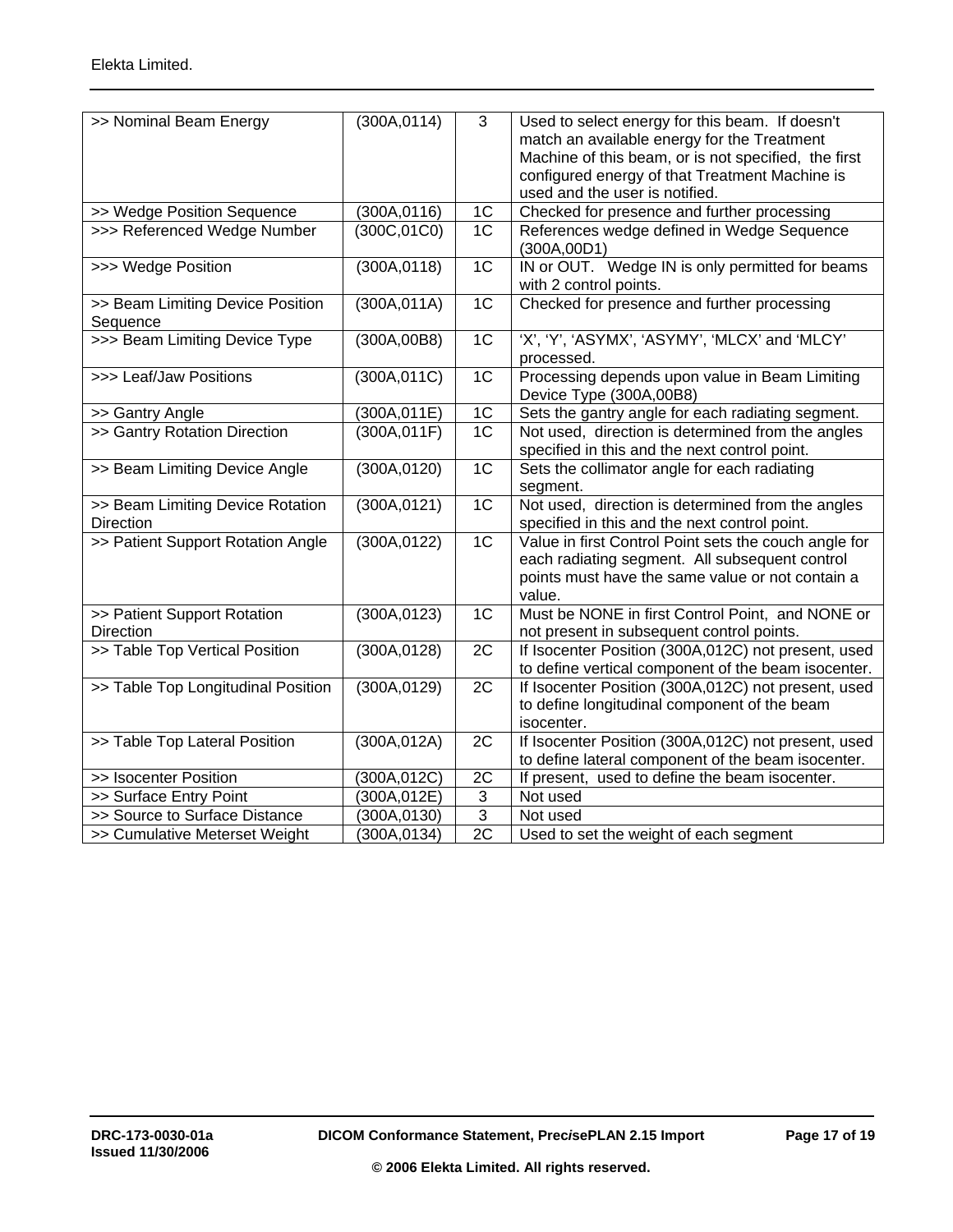# <span id="page-17-0"></span>**APPENDIX C Mapping of CT Image IOD**

The modules of CT Image IOD are listed in Table 19 below. Please refer to the DICOM Standard 2001 for complete definition of the entities, modules and attributes.

| <b>Entity Name</b> | <b>Module Name</b>       | <b>Usage</b> | <b>Reference</b> |
|--------------------|--------------------------|--------------|------------------|
| Patient            | Patient                  | м            | Table 19         |
| Study              | <b>General Study</b>     | M            | Table 20         |
|                    | <b>Patient Study</b>     | U            | Not used         |
| <b>Series</b>      | <b>General Series</b>    | M            | Table 21         |
| Frame of Reference | Frame of Reference       | М            | Table 22         |
| Equipment          | <b>General Equipment</b> | M            | Table 23         |
| Image              | General Image            | M            | Not used         |
|                    | Image Plane              | M            | Table 24         |
|                    | Image Pixel              | M            | Table 25         |
|                    | Contrast/Bolus           | C            | Not used         |
|                    | CT Image                 | M            | Table 26         |
|                    | <b>Overlay Plane</b>     | U            | Not used         |
|                    | <b>VOI LUT</b>           | U            | Not used         |
|                    | <b>SOP Common</b>        | M            | Table 27         |

### **Table 19. CT Image Information Object Definitions**

### **Table 19. Patient Module**

| <b>Attribute Name</b> | Tag         | Type | <b>Mapping and Notes</b>         |
|-----------------------|-------------|------|----------------------------------|
| <b>Patient Name</b>   | (0010.0010) |      | Required as default patient name |
| Patient ID            | (0010.0020) | -    | Required as default patient id   |

#### **Table 20. General Study Module**

| <b>Attribute Name</b> | Taq          | Type | <b>Mapping and Notes</b>                                                      |
|-----------------------|--------------|------|-------------------------------------------------------------------------------|
| Study Instance UID    | (0020,000D)  |      | Used as primary key for mapping<br>Required.<br>to<br>StructureSet and Plans. |
| Study Id              | (0020, 0010) |      | Required                                                                      |

#### **Table 21. General Series Module**

| <b>Attribute Name</b>   | Taq          | Type | <b>Mapping and Notes</b>      |
|-------------------------|--------------|------|-------------------------------|
| Modality                | (0008, 0060) |      | Checked for the value of 'CT' |
| Series Instance UID     | (0020.000E)  |      | Ignored                       |
| Series Number           | (0020.0011)  |      | Required                      |
| <b>Patient Position</b> | (0018, 5100) | 1C   | Required                      |

### **Table 22. Frame of Reference**

| <b>Attribute Name</b>  | Taq          | Type. | <b>Mapping and Notes</b>                         |
|------------------------|--------------|-------|--------------------------------------------------|
| Frame of Reference UID | (0020, 0052) |       | Used as base frame of reference for<br>Required. |
|                        |              |       | export and as key for import of StructureSet.    |